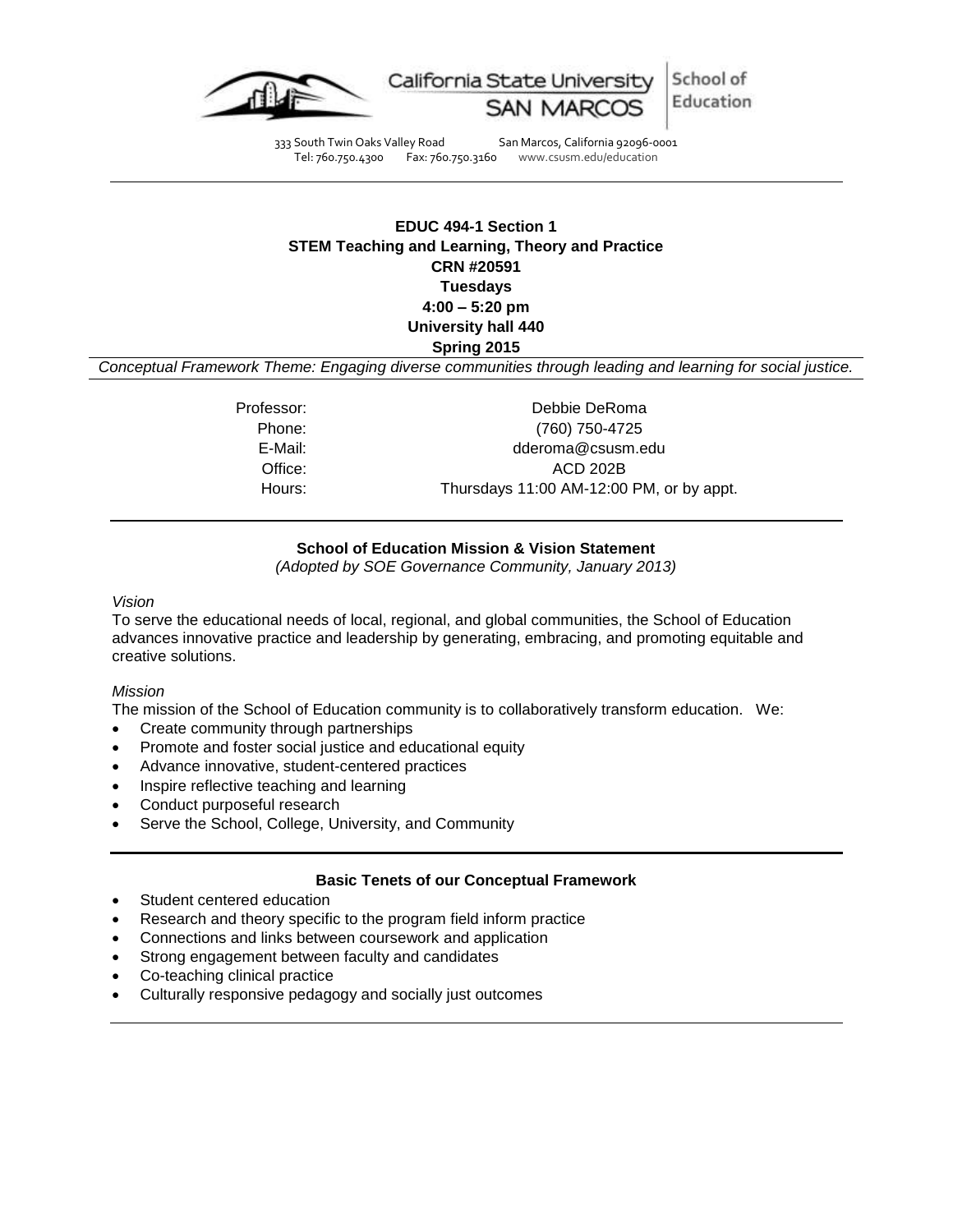## **COURSE DESCRIPTION**

The course is designed for students serving as Learning Assistants (LAs), Teaching Assistants (TAs), and Supplemental Instructors (SIs) in undergraduate STEM courses. The course will help integrate educational theory, pedagogy, and practice. It will touch on theoretical issues such as conceptual development, conceptual change, collaborative learning, technology in education, and students' conceptions of various topics in mathematics and science. It will also focus on practical issues encountered in facilitating learning, managing the classroom, formative and summative assessment, curricula development, and differentiating instruction in a collaborative environment. This is a seminarstyle course where students are responsible for weekly readings, in-class discussions, and project presentations all based on the LA, TA, or SI field placement.

## **Prerequisites**

Accepted as a CSUSM LA, TA, or SI for Spring 2015.

## **Required Texts**

Weekly course readings will be available online through Cougar Courses (CC).

## **Student Learning Outcomes**

As a result of this course, students will be able to:

- Identify univocal vs. dialogic discourse in a STEM classroom
- Apply appropriate questioning strategies in their work as an LA, TA, Tutor, or SI
- Describe the role of formative assessment and the importance of eliciting student thinking in the STEM classroom
- Utilize student preconceptions to design learning/teaching scenarios
- Manage group investigations related to a topic/concept in their fields of expertise
- Evaluate student activity to recognize examples of "doing science" vs. "doing school"
- Identify the intellectual activity of STEM teaching, including the ongoing opportunities to do math or do science as a teacher

# **GENERAL CONSIDERATIONS**

#### **All University Writing Requirement**

All CSU students must demonstrate competency in writing skills as a requirement for graduation. At California State University San Marcos, students complete the graduation writing assessment through the All-University Writing Requirement. This requirement mandates that every course at the University must have a writing component of at least 2,500 words (approximately 10 pages). The assignments for this course meet this requirement.

#### **CSUSM Academic Honesty Policy**

"Students will be expected to adhere to standards of academic honesty and integrity, as outlined in the Student Academic Honesty Policy. All written work and oral presentation assignments must be original work. All ideas/materials that are borrowed from other sources must have appropriate references to the original sources. Any quoted material should give credit to the source and be punctuated with quotation marks.

Students are responsible for honest completion of their work including examinations. There will be no tolerance for infractions. If you believe there has been an infraction by someone in the class, please bring it to the instructor's attention. The instructor reserves the right to discipline any student for academic dishonesty in accordance with the general rules and regulations of the university. Disciplinary action may include the lowering of grades and/or the assignment of a failing grade for an exam, assignment, or the class as a whole."

Incidents of Academic Dishonesty will be reported to the Dean of Students. Sanctions at the University level may include suspension or expulsion from the University.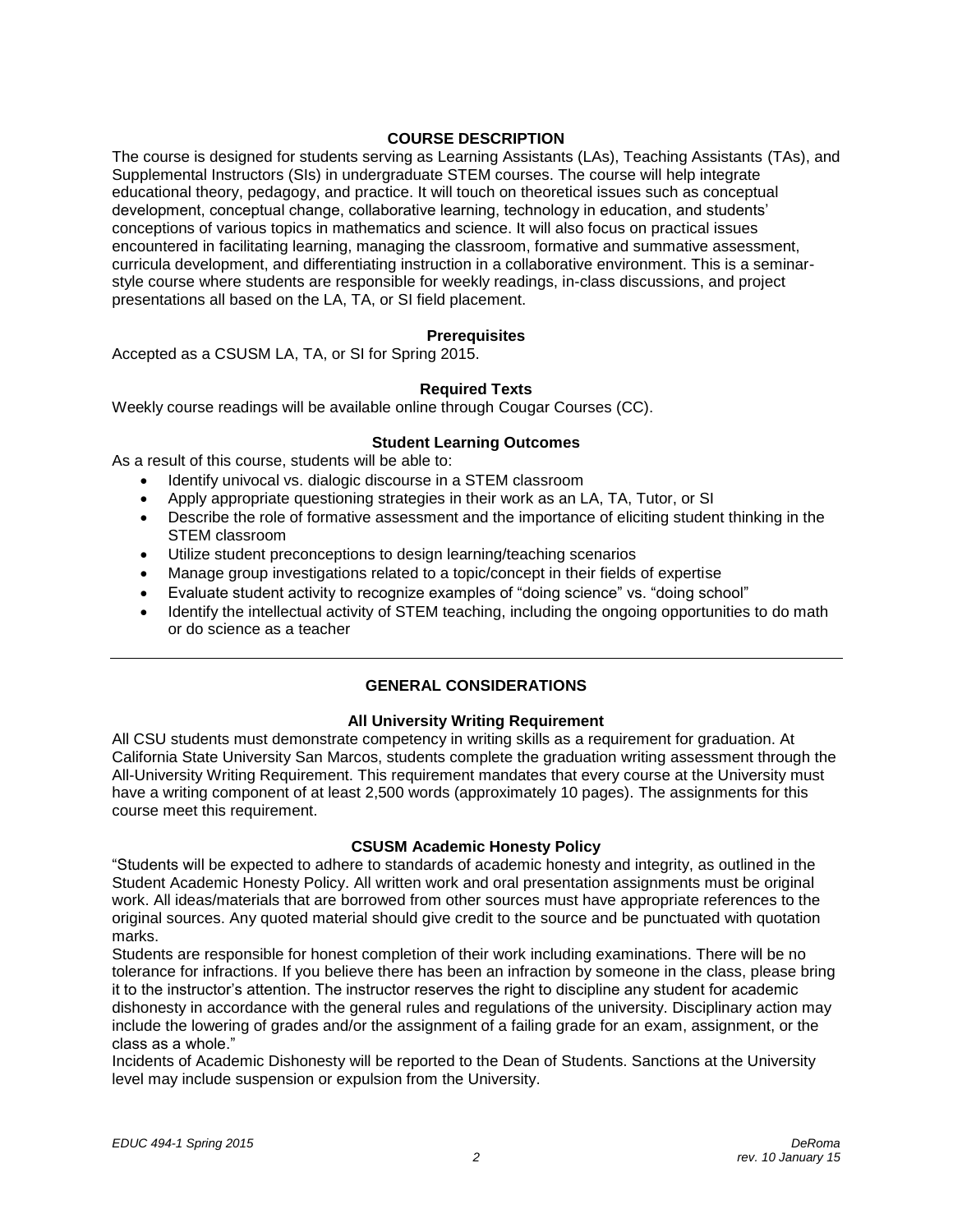*Plagiarism:* As an educator, it is expected that each student will do his/her own work, and contribute equally to group projects and processes. Plagiarism or cheating is unacceptable under any circumstances. If you are in doubt about whether your work is paraphrased or plagiarized see the Plagiarism Prevention for Students website http://library.csusm.edu/plagiarism/index.html. If there are questions about academic honesty, please consult the University catalog.

#### **Students with Disabilities Requiring Reasonable Accommodations**

Students with disabilities who require reasonable accommodations must be approved for services by providing appropriate and recent documentation to the Office of Disable Student Services (DSS). This office is located in Craven Hall 4300, and can be contacted by phone at (760) 750-4905, or TTY (760) 750-4909. Students authorized by DSS to receive reasonable accommodations should meet with their instructor during office hours or, in order to ensure confidentiality, in a more private setting.

# **COURSE REQUIREMENTS**

#### **Key Assignments**

This course is a seminar, and its success will depend on the active participation of all members in helping to shape the content and its relevance. Our primary activity will be in-depth discussions of course topics and readings. Requirements include the following:

- 1. *Class Discussion/Participation (20%) –* Class members are expected to attend every class session and contribute to class discussions. The purpose of these discussions is to help us as individuals, and as a group, develop meaningful interpretations of the ideas conveyed by the readings, and to make connections to the class members' teaching experiences. There will be weekly questions about the assigned article(s).
- 2. *Weekly Reading Reflections (15%) –* Each class member is expected to answer a collection of questions based on the weekly article reading. Post responses to CC.
- 3. *Weekly Teaching Reflections (15%) –* Each LA is expected to spend approximately 5-7 hours per week working with STEM undergraduates in collaborative, learner-centered environments. Using this experience as a guide, fill out weekly teaching reflection questions. Post responses to CC. These reflections may be shared with the CSM lead faculty; however, LA names – not departments/courses – will be removed. \*\*NOTE\*\* After several weeks, if you have only interacted with a handful of students (and/or mainly on an individual basis), contact your LA course instructor (me).
- 4. *Question Analysis / Peer Observation (20%) –* (A.) Each LA will be required to conduct an analysis of his/her questioning practices. Results of this analysis will be written up and used in class discussions and submitted to the course instructor. (B.) In addition, each LA will complete and submit a written summary of a field observation of another LA. During the LA Seminar, you will also have a consultation session with the LA you observed. (Likewise, you will also be observed and participate in a consultation session.)
- 5. *Poster Assignment (15%)* Working individually or in pairs, students will develop and present a poster that describes how their views of teaching and learning have changed over the course of the semester. The poster will be shared with faculty and fellow students.
- 6. *Weekly Meetings with Lead Faculty in Mathematics and Science to Plan Instruction (15%) –* Each week, LAs are responsible for meeting with the CSM lead faculty to plan and reflect on instruction and to discuss student achievement. Students cannot pass the LA Seminar course if they fail to meet with the Lead Instructor each week. \*\*NOTE\*\* If you find that your Lead Instructor is not meeting with you, notify your LA course instructor immediately so that this can be corrected.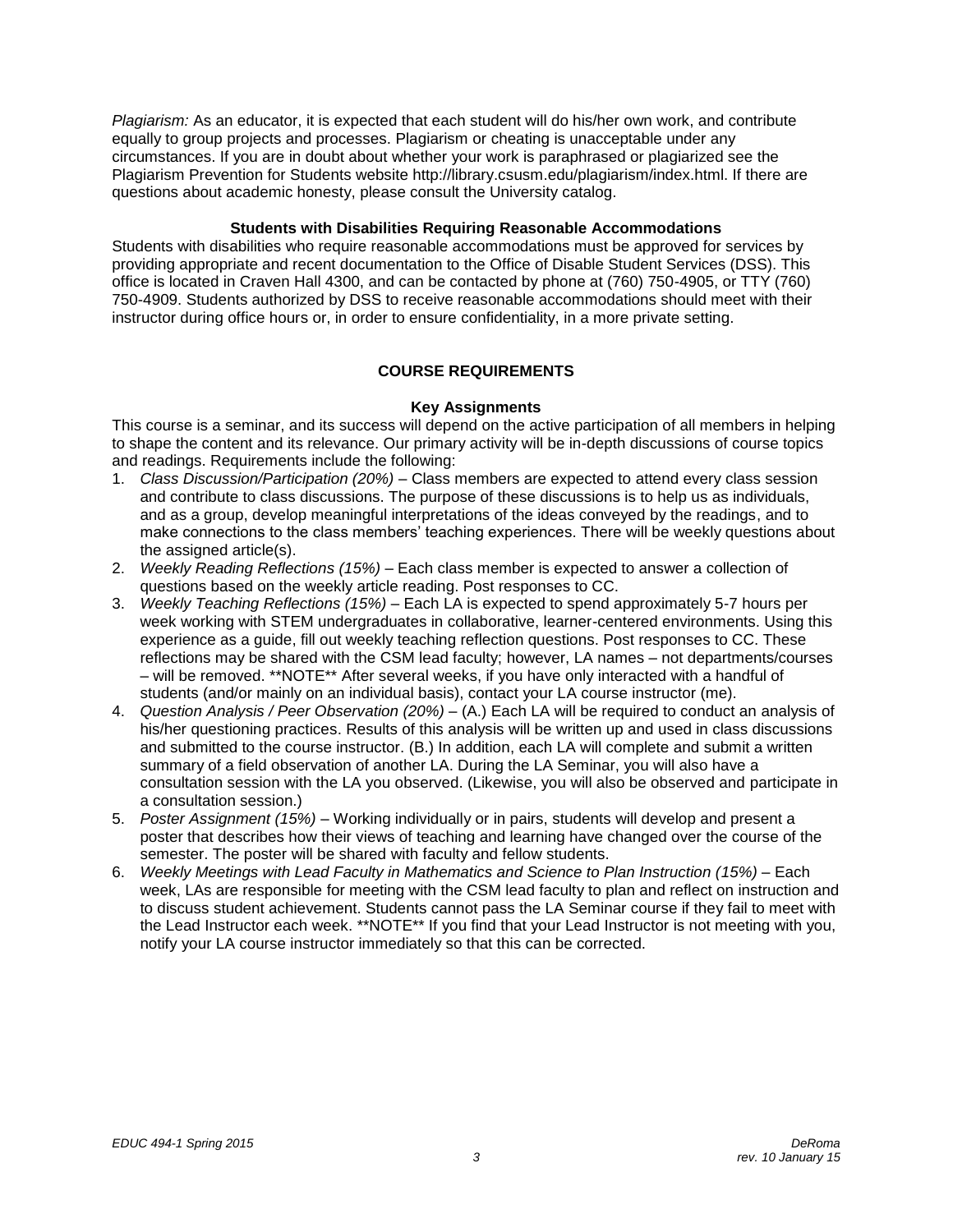#### **Grading**

The following activities contribute to the course grade:

| <b>Activity</b>                                  | <b>Points</b><br><b>Possible</b> | % Total<br>Grade |
|--------------------------------------------------|----------------------------------|------------------|
| Attendance & Class Participation                 | 60                               | <b>20%</b>       |
| Weekly Reading Reflections (3pts each X<br>15)   | 45                               | 15%              |
| Weekly Teaching Reflections (3pts each X)<br>15) | 45                               | 15%              |
| <b>Question Analysis Assignment</b>              | 30                               | 10%              |
| <b>Observation Assignment</b>                    | 30                               | 10%              |
| Poster Assignment                                | 45                               | 15%              |
| <b>Weekly Meetings with Faculty</b>              | 45                               | 15%              |
| Total                                            | 300                              | 100%             |

Course grades will be based on the following grading scale:

| А  | 100.00%       |                          | 93.00% |
|----|---------------|--------------------------|--------|
| А- | 92.99%        |                          | 90.00% |
| B+ | 89.99%        |                          | 87.00% |
| в  | 86.99%        | $\overline{\phantom{0}}$ | 83.00% |
| в- | 82.99%        |                          | 80.00% |
| C+ | 79.99%        |                          | 77.00% |
| C  | 76.99%        |                          | 73.00% |
| C- | 72.99%        |                          | 70.00% |
| D+ | 69.99%        |                          | 67.00% |
| D  | 66.99%        |                          | 63.00% |
| D- | 62.99%        |                          | 60.00% |
| F  | less than 60% |                          |        |
|    |               |                          |        |

Unless *prior arrangements* have been made with the instructor, work submitted past the due date will be reduced by one letter grade for each week it is late. Work received over two weeks late will receive no credit. One point will be deducted for all reflections submitted after the start of the class period. Two points will be deducted for all reflections submitted more than two weeks late.

#### **School of Education Attendance Policy**

Due to the dynamic and interactive nature of courses in the School of Education, all students are expected to attend all classes and participate actively. At a minimum, students must attend more than 80% of class time, or s/he may not receive a passing grade for the course at the discretion of the instructor. Individual instructors may adopt more stringent attendance requirements. Should the student have extenuating circumstances, s/he should contact the instructor as soon as possible. *(Adopted by the COE Governance Community, December, 1997).*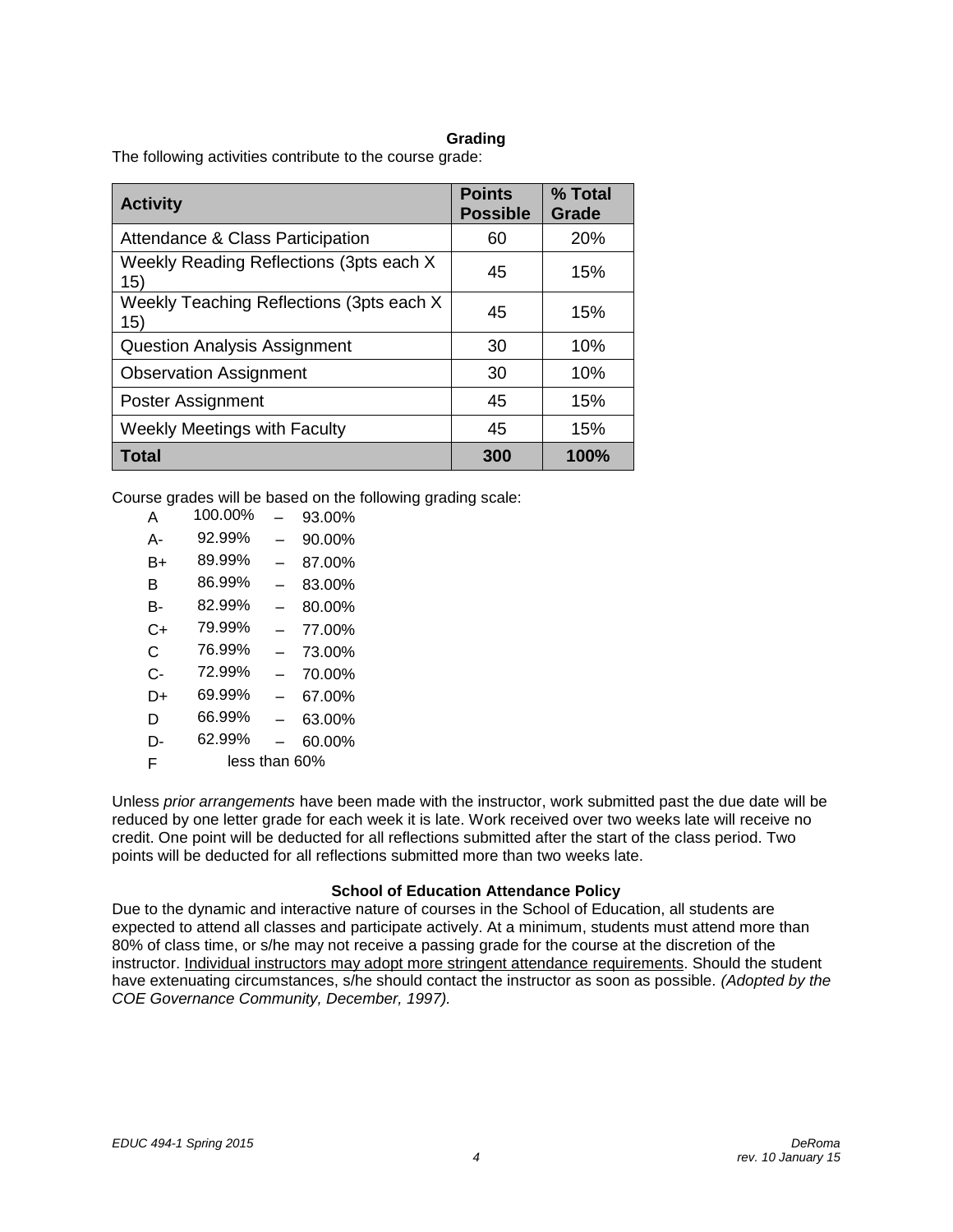|                     | LITERTIVE SCHEDULE                         |                                                                                                               |  |
|---------------------|--------------------------------------------|---------------------------------------------------------------------------------------------------------------|--|
| Date                | <b>Topic</b>                               | <b>Reading/Assignment</b>                                                                                     |  |
|                     |                                            | (To be completed BEFORE class)                                                                                |  |
| Week 1              | Introduction to Being an                   |                                                                                                               |  |
| 1/20/15             | LA                                         | <b>LA Entrance Survey</b>                                                                                     |  |
|                     | Discuss LA contracts                       |                                                                                                               |  |
|                     |                                            | Knuth, E., & Peressini, D. (2001). Unpacking the nature of                                                    |  |
| Week 2              | <b>Classroom Discourse:</b>                | discourse in mathematics classrooms. Mathematics                                                              |  |
| 1/27/15             | Dialogic versus Univocal                   | Teaching in the Middle School. 6(5). 320-325.                                                                 |  |
|                     |                                            | Week 1 Teaching & Reading Reflections                                                                         |  |
|                     |                                            | Trowbridge, L. W., Bybee, R. W., & Powell, J. C. (2000).                                                      |  |
| Week 3              | Questions and                              | Questioning and discussion. In Teaching secondary                                                             |  |
|                     | Questioning Strategies                     | school science: Strategies for developing scientific literacy                                                 |  |
| 2/3/15              | Discuss question<br>analysis assignment    | (1st ed). Upper Saddle River, NJ: Merrill.                                                                    |  |
|                     |                                            | Week Teaching & Reading Reflections                                                                           |  |
|                     |                                            | LA Contract - signed by professor                                                                             |  |
| Week 4              | Learning Theory I:<br><b>Mental Models</b> | Redish, E. (1994). Implications of cognitive studies for teaching                                             |  |
| 2/10/15             |                                            | physics. American Journal of Physics. 62(9).                                                                  |  |
|                     |                                            | Week 3 Teaching & Reading Reflections                                                                         |  |
|                     | Formative Assessment                       | Nicol, D.J. & MacFarlane-Dick, D., (2006). Formative                                                          |  |
| Week 5              | Guest Speaker:                             | assessment and self-regulated learning: A model and<br>seven principles of good feedback practice. Studies in |  |
| 2/17/15             | <b>Professor Ed Price</b>                  | Higher Education.                                                                                             |  |
|                     |                                            | Week 4 Teaching & Reading Reflections                                                                         |  |
|                     |                                            | Dweck, C. (2008). Mindsets and Math/Science Achievement.                                                      |  |
|                     | <b>Mindsets</b>                            | Carnegie Corporation of New York-Institute for Advanced                                                       |  |
| Week 6              | Discuss protocol for LA                    | Study Commission on Mathematics and Science                                                                   |  |
| 2/24/15             | observation                                | Education. 31(2), 198-218.                                                                                    |  |
|                     |                                            | Week 5 Teaching & Reading Reflections                                                                         |  |
|                     |                                            | See miscellaneous articles posted on CC relevant to topic                                                     |  |
| Week 7              | <b>Student Ideas in Content</b>            | areas.                                                                                                        |  |
| 3/3/15              | Areas                                      | Week 6 Teaching & Reading Reflections                                                                         |  |
|                     |                                            | <b>Question Analysis write-up due</b>                                                                         |  |
|                     |                                            | Frey, N., Fisher, D., Everlove, S. (2009). Defining Productive                                                |  |
|                     |                                            | Group Work. In Productive Group Work. Alexandria, VA:                                                         |  |
| Week 8              |                                            | ASCD.                                                                                                         |  |
|                     | Cooperative Learning &<br>Motivation       | Frey, N., Fisher, D., Everlove, S. (2009). Promoting Face-to-                                                 |  |
| 3/10/15             |                                            | Face interactions. In Productive Group Work. Alexandria,                                                      |  |
|                     |                                            | VA: ASCD.                                                                                                     |  |
|                     |                                            | Week 7 Teaching & Reading Reflections                                                                         |  |
|                     |                                            | Schoenfeld, A. (1987). What's all the fuss about                                                              |  |
| Week 9              | Metacognition &                            | metacognition? In A. Schoenfeld (Ed.) Cognitive Science                                                       |  |
| 3/17/15             | Argumentation                              | and Mathematics Education (pp. 189-215). Hillsdale, NJ:                                                       |  |
|                     | Debrief observations                       | Lawrence Erlbaum Associates.                                                                                  |  |
|                     |                                            | Week 8 Teaching & Reading Reflections                                                                         |  |
| Week 10             | LA Celebration &                           | Week 9 Teaching & Reading Reflections                                                                         |  |
| 3/24/15             | <b>Recruitment Event</b>                   | LA Observation write-up due                                                                                   |  |
| <b>SPRING BREAK</b> |                                            |                                                                                                               |  |
|                     | Nature of                                  |                                                                                                               |  |
| Week 11             | Science/Nature of                          | McComas, W. (1997) 15 Myths of Science. Skeptic 5(2) 88-96.                                                   |  |
| 4/7/15              | <b>Mathematics</b>                         | Week 10 Teaching & Reading Reflections                                                                        |  |
|                     | Discuss poster                             |                                                                                                               |  |
|                     | assignment                                 |                                                                                                               |  |

# **TENTATIVE\* SCHEDULE**